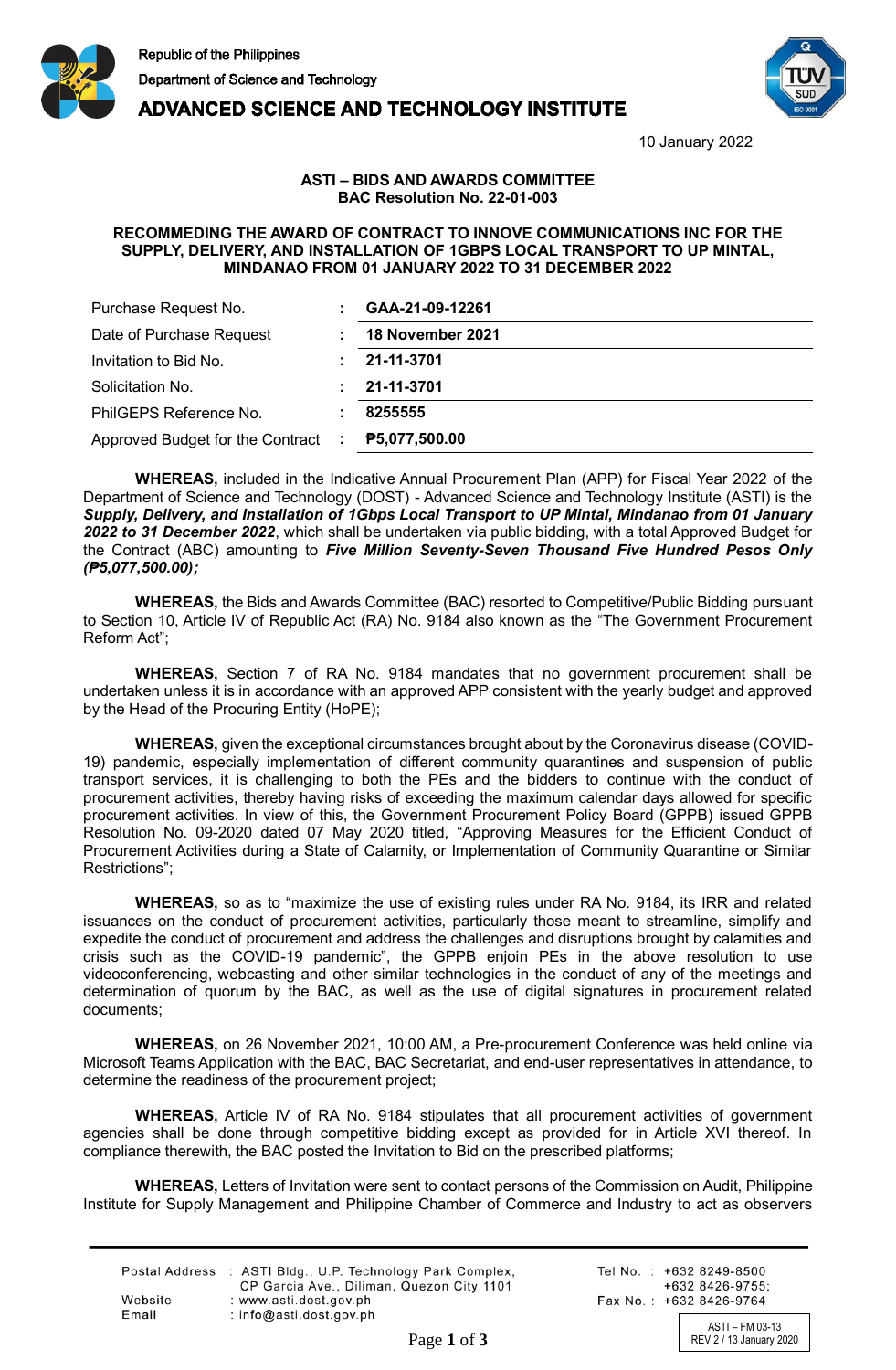complying with the requirements provided under Section 13 of RA No. 9184 and its 2016 revised Implementing Rules and Regulations (IRR);

**WHEREAS,** on 09 December 2021, a Pre-bidding Conference was conducted for the procurement at hand using Microsoft Teams Application with the BAC, BAC Secretariat, end-user representatives, and prospective bidders. Subsequently, three (3) bidders purchased bidding documents, specifically, Converge ICT Solutions, Inc., Innove Communications, Inc. and PLDT, Inc. and submitted bids before the deadline on 21 December 2021 at 10:00 AM;

**WHEREAS,** during the stage of eligibility check and preliminary examination of bids, PLDT, Inc., was declared "INELIGIBLE" on the grounds that it failed to submit a document or proof that the link is serviceable, and they are capable to accommodate the link;

**WHEREAS,** the technical component envelopes of Converge ICT Solutions, Inc. and Innove Communications, Inc., were opened and rendered eligible for submitting complete and accurate documents. Hence, the financial envelope of the two (2) bidders were opened containing its bid, as outlined below:

| <b>Item</b><br>No. | <b>Description</b>                                                         | Qty. | <b>Unit</b> | <b>Converge ICT Solutions, Inc.</b> |                     | <b>Innove Communications, Inc.</b> |                     |
|--------------------|----------------------------------------------------------------------------|------|-------------|-------------------------------------|---------------------|------------------------------------|---------------------|
|                    |                                                                            |      |             | <b>Unit Amount</b>                  | <b>Total Amount</b> | <b>Unit Amount</b><br>(P)          | <b>Total Amount</b> |
|                    | Local Transport -UP Mintal,<br>Mindanao 1Gbps from Jan<br>1 - Dec 31, 2022 | 12   | Month       | 179.200.00                          | 2,150,400.00        | 102,702.00                         | 1,232,424.00        |
|                    | <b>Total Bid Amount</b>                                                    |      |             |                                     | ₱2,150,400.00       |                                    | P1,232,424.00       |

**WHEREAS,** the Innove Communications, Inc.'s offer, amounting to One Million Two Hundred Thirty-Two Thousand Four Hundred Twenty-Four Pesos Only (₱1,232,424.00), inclusive of all applicable taxes and fees and well within the ABC, was determined by the BAC as the Lowest Calculated Bid subject to postqualification evaluation;

**WHEREAS,** per the technical evaluation and financial evaluation report of the End-user representatives and the BAC, the bid of Innove Communications, Inc. was deemed compliant with all the requirements and conditions specified in the Bidding Documents, hence making its bid as the **Lowest Calculated Responsive Bid**; and

**WHEREAS,** Section 12.1(h) of the 2016 revised IRR of RA No. 9184 empowers the BAC to recommend the award of contract to the HoPE or his/her duly authorized representative.

**NOW, THEREFORE,** on the basis of the foregoing, **WE**, the members of the BAC, hereby recommend to the Director to **AWARD THE CONTRACT** via Competitive Bidding to the **INNOVE COMMUNICATIONS, INC.** for the **SUPPLY, DELIVERY, AND INSTALLATION OF 1GBPS LOCAL TRANSPORT TO UP MINTAL, MINDANAO FROM 01 JANUARY 2022 TO 31 DECEMBER 2022** with a total contract price amounting to **ONE MILLION TWO HUNDRED THIRTY-TWO THOUSAND FOUR HUNDRED TWENTY-FOUR PESOS ONLY (₱1,232,424.00).**

DONE in Quezon City this 10<sup>th</sup> day of January 2022.

Aentanor

**ALVIN E. RETAMAR** End-user Digitally signed by Marie Antoinette Bangabang

Digitally signed K& auniverto by Aviñante Roxanne Sagun

**ROXANNE S. AVIÑANTE** BAC Member

Lobert Mindoz

**JOHN ROBERT T. MENDOZA** BAC Member

Herrano

**JAYSON C. HERNANDEZ** BAC Member

**HAROLD BRYAN S. PALER** BAC Member